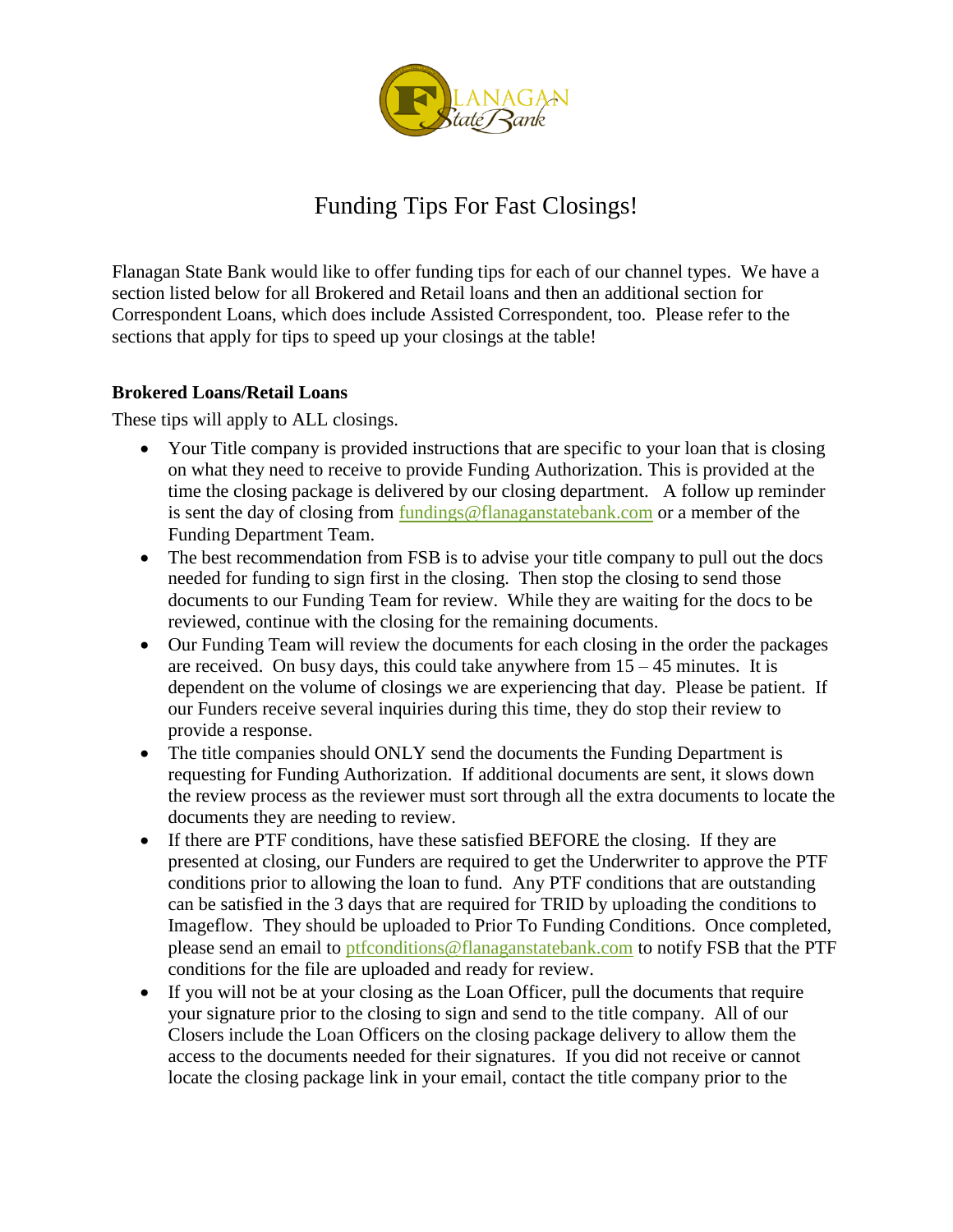closing to request the documents to be sent to you for signatures. Try to do this prior to the date of the closing and not the day of.

- The Title Company or Closing Attorney will receive a funding authorization number from the Funding Department giving them notification that all documents were satisfactory and they may disburse funds.
- FSB wires the funds for closings the morning of the closing date or the funding date of a refinance. If the wire is needed the day before due to an early morning closing, the Funding Department should be notified in advance of this and adjustments will be made.

A sample of our funding email is included to help Loan Officers know what they will be looking for

#### **Correspondent and Assisted Correspondent Instructions**

If your company is funding the loan and closing it in your name, then this guidance will apply.

- The Correspondent is responsible for insuring the documents are properly signed at closing.
- The closing package, upon execution by all parties, is delivered to the Correspondent for uploading to our system and overnighting us the originals. If a date is missed or a signature missed at closing, this could hold up the purchase of your file.
- The Correspondent is responsible for wiring the funds to the closing table and determining the amount of the wire needed. We recommend sending the wire out first thing in the morning for any closings mid-day and later. For closings that occur first thing in the morning, the wire should be sent out the day before in the afternoon. This is a suggestion only and time frames can be adjusted per your policies on sending wires.
- The Correspondent should decide if they will have a Funding Authorization procedure in place and implement it with the title companies
- FSB does require an Allonge to be delivered to us. We recommend a Bailee Letter, but it is not a requirement. If assistance is needed with the preparation of these documents, please contact [mtgsupportcenter@flanaganstatebank.com.](mailto:mtgsupportcenter@flanaganstatebank.com) These are not needed at the closing, but will be needed for delivery to FSB.

Any questions on this information, please feel free to contact [mtgsupportcenter@flanaganstatebank.com](mailto:mtgsupportcenter@flanaganstatebank.com) for further clarification.